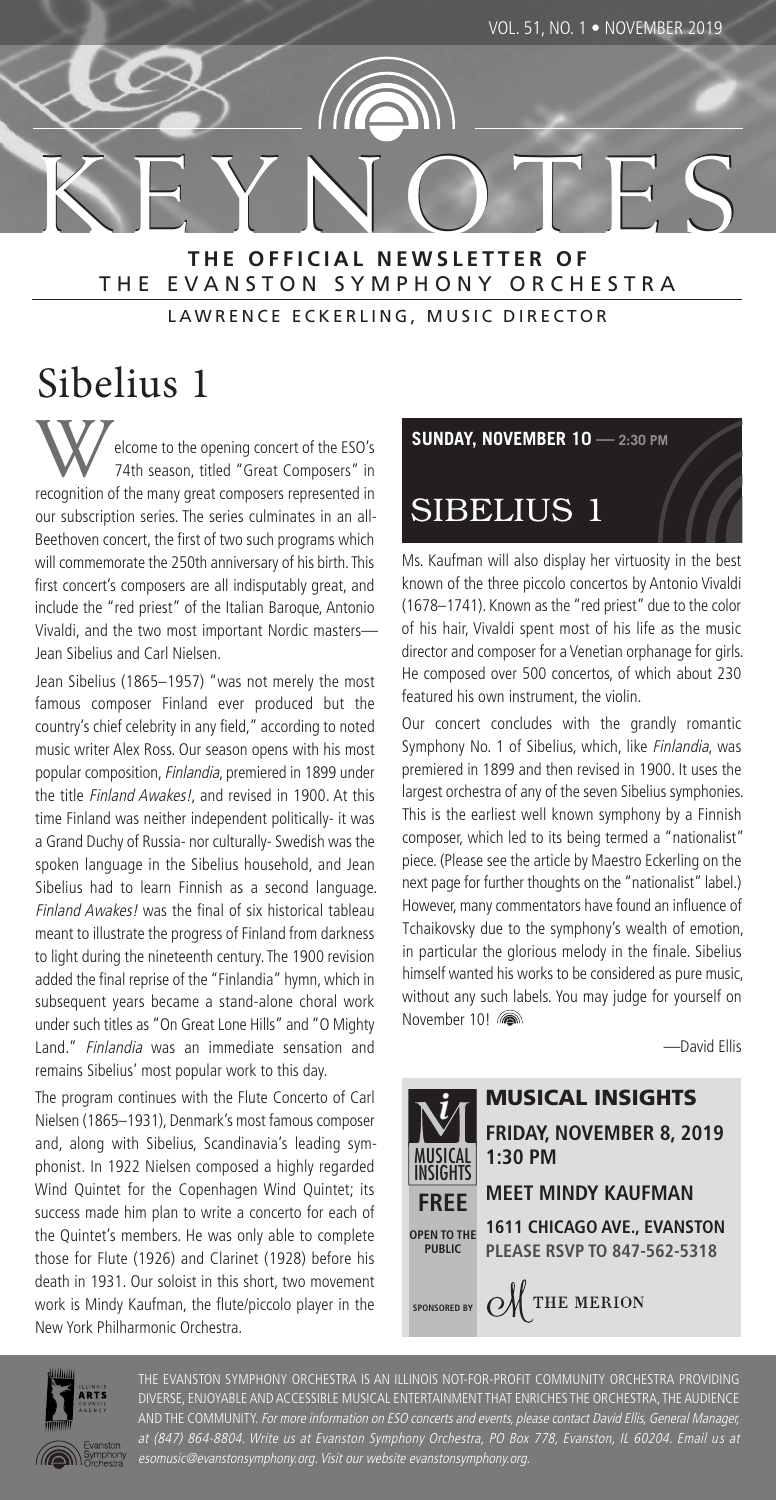## **BEHIND THE SCENES**



What is it about the music of Jean Sibelius that is so DIFFERENT from all the other composers of his era? There are certainly some answers. Those answers are more easily demonstrated by listening to the music than just with words, even

though that is precisely what I'm going to attempt here. Most often, when one hears the name Sibelius one thinks about his three works which are most often played: Violin Concerto, Second Symphony, and Finlandia (which opens our concert). What is generally written about Finlandia is how "nationalistic" it is, and how this work has been adopted as Finland's "second national anthem." I actually did a non-scientific search on YouTube, listening to no fewer than 20 examples of Finnish folk music. And EVERY SINGLE ONE of the examples was in a minor key, whereas the bulk of *Finlandia* is in a major key (including the nationalistic hymn in the middle). While Finlandia reportedly made people think about their national home, due to its original title ("Finland Awakens"), the heroic and triumphal qualities of Finlandia are due much more to the music itself.

Very few writers seem to articulate the characteristics of Sibelius's music, other than it being "nationalistic," so I'm going to try. His First Symphony, which closes this concert, in certain ways is very similar to symphonies by Tchaikovsky, Dvořák, Brahms, etc. Its structural form is very typical, about 40 minutes in length, with four movements: A slow introduction leading to an energetic allegro, a slow second movement, a scherzo, and a finale. But Sibelius deviates from the norm in the details of the music. For example, instead of long melodies (the last movement is the exception), there are melodic fragments, almost in a mosaic style, rather than longer melodies that are manipulated and developed in a traditional sonata allegro form. The third movement scherzo is most similar to convention, but its central "trio" section is completely unique to Sibelius, both harmonically and in its orchestration. The finale is the exception in that in the middle of frenetic development, sequences with each new phrase rising higher than the previous…it suddenly stops and breaks into a long, beautiful, gorgeous tune. Then, after even more frenzied development, the beautiful melody returns until the symphony comes to an abruptly quiet close.

Another characteristic of Sibelius is the prominent use of timpani, which rumble through much of the symphony giving it a certain dark character. French horns in their low registers, and particularly oboes in low registers also contribute to this dark character. And there are throbbing pulsating rhythms on off-beats that are relentless, contributing to, and in fact, defining, the musical ambiguity that keeps the listener a bit off-balance.

And the opening of the symphony, in which a solo clarinet accompanied only by quiet, rumbling timpani, is completely ambiguous about what key it is in, thus leaving the listener with complete uncertainty as to where the music is heading. One then can only listen to find out by taking the miraculous journey of the Sibelius First Symphony. (a)

> —Lawrence Eckerling Music Director, Evanston Symphony Orchestra

### **Crescendo Circle**

The Evanston Symphony Orchestra is delighted to welcome members to our new Crescendo Circle. Members have been loyal supporters of the Evanston Symphony Orchestra and have made donations consistently over multiple years. Crescendo Circle members will be recognized in our program books beginning with the November 10 concert. The Board of the ESO would like to thank these valued members for their contributions to help keep classical music live and affordable to all in our community.

### **Keynote Society Welcomes Ann Dow Weinberg**

The Evanston Symphony's Keynote Society recognizes and honors those who have generously provided for its future through bequests, trusts, and other life income gifts. Ann Dow Weinberg attended ESO concerts faithfully for many years. Ms. Weinberg passed away earlier this year, leaving a substantial bequest to the ESO, and we thank her for her loyalty and generosity.

### **In Memoriam**

#### **Lynn Malnekoff**



Lynn Malnekoff, a long time member of the Evanston Symphony Orchestra, sadly passed away in September. Lynn played in the viola section for more than 50 years, right up to the 2018/2019 season. Her love of

music was evident to all who played with her. She was a keen viola 'fiddler,' too. We send our condolences to her family. **now** 

An article about Lynn can be found online under 'News' on our website, evanstonsymphony.org.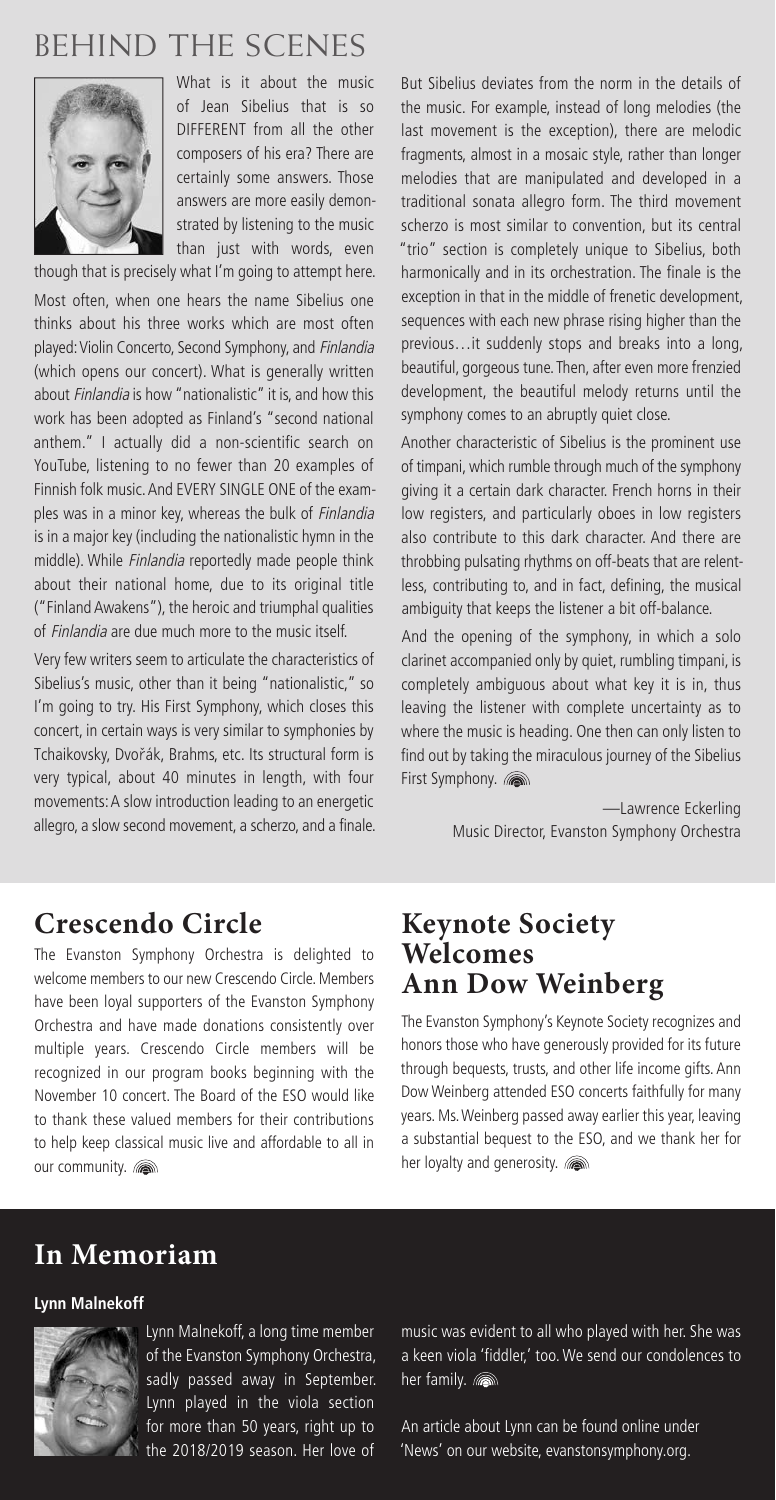### **Meet our November Soloist, Mindy Kaufman**



Mindy Kaufman is the consummate New Yorker—raised in White Plains, musically trained at Eastman in Rochester and now a longtime member of the New York Philharmonic in Manhattan.

Mindy's earliest musical memory is piano music coming from their next-door neighbors' apartment. She was fascinated by the music and begged her parents for a piano, which they bought when she was seven. For the next year, Mindy and her twin brother took lessons, but by the end of the year, as Mindy puts it, "my brother gave up music for sports—he's now a tennis pro—and I gave up sports for music!"

Mindy credits the White Plains public school system for giving her an excellent grounding in music. She also received scholarships in both piano and flute to the Music Conservatory of Westchester. By her sophomore year in high school, Mindy knew that she wanted to make music her career and decided on flute over piano. When asked why, she replied that "the piano is a lonely instrument. It's not very social," and is not part of an orchestra except in specific instances. "It's also harder than the flute because you have to read two lines of music and train your hands to respond independently, and it requires more physical strength than the flute does." Then she added with a laugh, "Or maybe I was just more talented on the flute!"

With the help of her supportive music teachers, Mindy chose to enroll at the Eastman School of Music in Rochester and was scheduled to study with Joseph Mariano. However, a shake-up over the summer led to Mariano's leaving, so Mindy ended up with one of Mariano's former students, Evanston's own Walfrid Kujala. Mindy studied for a year and a half with Wally, who commuted from Chicago to Rochester every week, "from one snowy city to another." She chose Wally because he was an orchestral musician, which is where her own interests lay. Mindy describes him as "a stabilizing  influence. I still have music with his handwritten notes on it," she said. "The music itself is falling apart, but I'll never get rid of it because of Wally's wonderful notes!" In 1979, Mindy auditioned for a piccolo position with the New York Philharmonic. She was successful in the preliminary rounds and made arrangements to fly to NYC for the final round, which Zubin Mehta would be judging. However, a snowstorm canceled her flight and her only option was to spend eight hours on a Greyhound bus that made constant stops and, in those days, was filled with smokers. She arrived "too tired to be nervous. I had no adrenaline, so I played a great audition for the final!" And won. At age 22, Mindy had secured a place as flute and solo piccolo in the New York Philharmonic, where she is now The Edward and Priscilla Pilcher Chair. Mindy described several memorable concerts in her career. One was a performance of Wagner with Jessye

Norman and Leonard Bernstein, a definite "wow!" event, and another was with Danny Kaye as guest conductor of the NY Phil. "Danny Kaye was one of the best conductors I ever played with," she said. "He was very good—and lots of fun!" A third memorable concert was when Lorin Maazel conducted the Philharmonic in North Korea. Because of diplomatic maneuvering, it wasn't until 15 minutes before the performance that the orchestra was informed they would indeed be playing "Arirang," a 600 year old folksong beloved in both Koreas. Mindy says that by the end of the performance, even the starched and bemedalled military officers in the audience were in tears.

Mindy's career has taken her to such diverse places as Shanghai, where she teaches at the Shanghai Orchestra Academy, and West Point, where she has given master classes to the professional army musicians in the bands at the U.S. Military Academy. She has also played for an audience of 250,000 on July 4th in Central Park and has many movie soundtracks to her credit, including The Untouchables, Aladdin and the just-released The Joker.

Welcome to our stage, Mindy Kaufman!

—Kelly Brest van Kempen

*This concert is generously sponsored by Westminster Place.* **We appreciate their continuing support. Please read about what Westminster Place has to offer.**

### **Gallery C —A Celebration of Self Expression**

We have all heard the old saying 'birds of a feather flock together.' Well, at Westminster Place it seems they hang together, too. At least, when you're talking about the campus' resident artists. You'll find their latest work adorning the walls of Gallery C, the community art gallery located in the C wing of One Calvin Circle.

This exhibition is the fifth presented in Gallery C since it first opened last spring. The shows rotate every three months and feature the work of the community's professional and amateur artists.

From landscapes to still life, watercolors and oils to mixed media, the work displays a full breadth of artistic approaches and inspirations. "My favorite part of the show is discovering people you never knew created art," said Art Committee member Carole Bergstraesser. "That surprise factor starts a lot of conversations and allows the residents to share a different part of their lives."

This show is both an exhibition and a celebration of the resident's love of art. As stated in the gallery's brochure — We celebrate our lives together and our diversity in this gathering of esthetic perspectives.



To learn more about Westminster Place or visiting Gallery C call (847) 570-3422.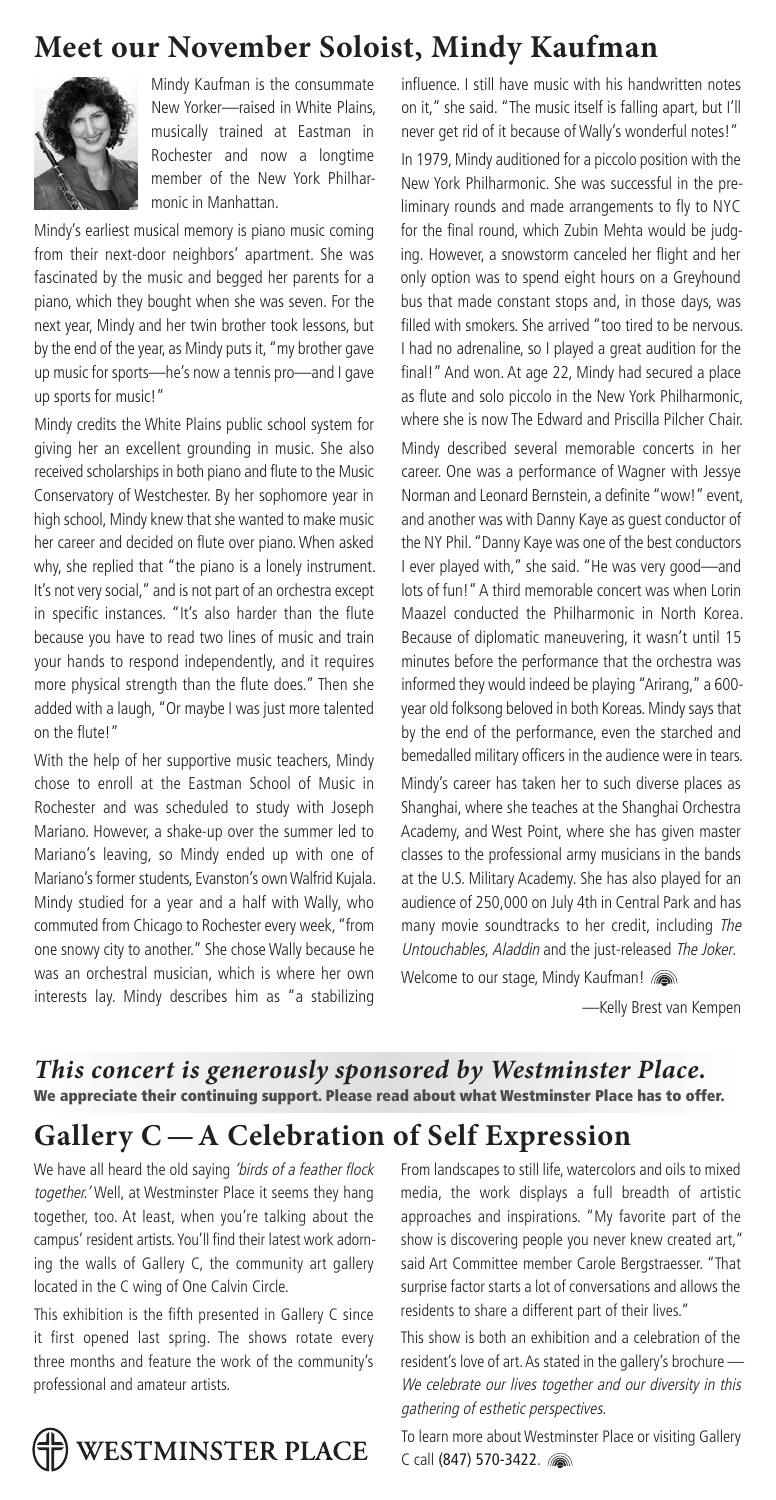

e Evanston Symphony Gospel Choir sing with the Evanston Children's Choir as Santa looks on

### **Celebrate the season with Tchaikovsky's** *Nutcracker* **with gorgeous dancers, three choirs, Handel's Hallelujah Chorus from** *The Messiah***, and, of course, Santa! All for your delight on December 8 at ETHS**

The Evanston Symphony Orchestra's holiday concert again will delight audiences of all ages. Come for a magical afternoon of festive classical music, singing, and dance on December 8, 3 p.m. at ETHS. And this concert is all about our community. We welcome singers and dancers from all over Evanston to come together to celebrate the season. Nowhere else in Evanston can you celebrate the holidays with over 350 performers on stage who truly represent our community.

The full Evanston Symphony Orchestra is joined by North Shore Choral Society, Evanston Dance Ensemble, Evanston Children's Choir, Evanston Symphony Gospel Choir, and the Advanced Vocal



The Evanston Children's Choir

Ensemble from Evanston Township High School. Together we will play, dance, and sing your favorite holiday music.

The favorites we're looking forward to: the Nutcracker Suite, danced by Evanston Dance Ensemble; 'Believe' from The Polar Express sung by Evanston Children's Choir; the orchestra performing Nigel Hess' Christmas Overture, with all your favorite carols; Rush's Angels in the Snow sung by North Shore Choral Society and the Evanston Children's Choir; and the gospel song 'Oh What A Pretty Little Baby' sung by our very own Gospel Choir, led by Reverend Kenneth Cherry, backed by the full orchestra.

At the end of the afternoon, join in with our carol sing-along. We will finish with three choirs singing Hallelujah, from Quincy Jones A Soulful Messiah. This music is taken from Handel's Messiah (composed in 1741) but updated as an inspiring Gospel song. You will be on your feet and joining in—we promise!

December 8 is a perfect way to start the holidays for the whole family. Special family packages and all tickets are available on our website: evanstonsymphony.org, or simply use the ticket order form on the flap facing this page and mail it to P.O. Box 778, Evanston, IL 60204, or call 847-864-8804.



EDE danced Tchaikovsky's Nutcracker Suite accompanied by the ESO



The North Shore Choral Society leads the audience in a holiday sing-a-long